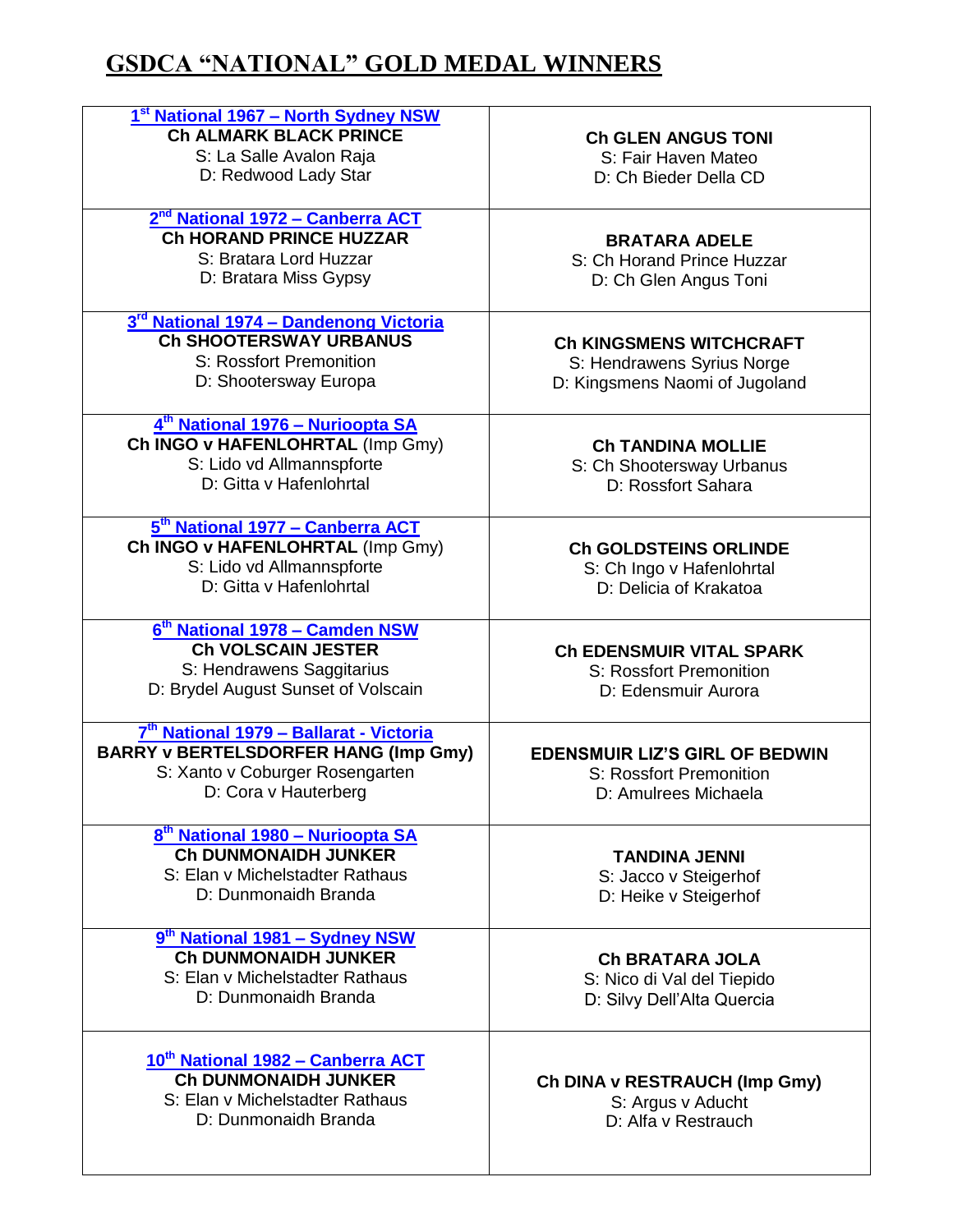| 11 <sup>th</sup> National 1983 - Dandenong Victoria<br><b>BESCHUTZ BENHEIM</b><br>S: Feger v Grunen Teufel<br>D: Xarra Graf Edelmann                    | <b>TANDINA MATCHMAKER</b><br>S: Bedwins Reza<br>D: Sadira Petit Fleur of Bedwin                |
|---------------------------------------------------------------------------------------------------------------------------------------------------------|------------------------------------------------------------------------------------------------|
| 12 <sup>th</sup> National 1984 - Nurioopta SA<br><b>FIDELITAS KAISER A</b><br>S: Voirlich Amigus<br>D: Fidelitas Flora                                  | CELLY v OLFENER KIRCHSPIEL a (Imp Gmy)<br>S: Lasso di Val Sole<br>D: Sara v Olfener Kirchspiel |
| 13 <sup>th</sup> National 1985 - Penrith NSW<br><b>Ch KARLRACH SATANS RITES A</b><br>S: Liakar Satan of Fuhren<br>D: Fairycross Clickety Click          | EIKE v MONS TABOR a (Imp Gmy)<br>S: Quai vd Boxhochburg<br>D: Anja v Mons Tabor                |
| 14 <sup>th</sup> National 1986 - Canberra ACT<br>Ch AMOR v DREIBIRKENHAUS a (Imp Gmy)<br>S: Igor v Hylligen Born<br>D: Viola v Dreibirkenhaus           | <b>Ch KARLRACH WYOMING BELLE A</b><br>S: Liakar Satan of Fuhren<br>D: Kurtlee Minnisota        |
| 15 <sup>th</sup> National 1987 - Dandenong Victoria<br><b>Ch HASENWAY PUTZ A</b><br>S: Condor v Arminius a (Imp Gmy)<br>D: Dina v Restrauch a (Imp Gmy) | Ch LANDRINA MAJIC MELODY A<br>S: Karlrach Kentucky Lad A<br>D: Duval Royal Velvet              |
| 16 <sup>th</sup> National 1988 - Nurioopta SA<br>Ch QUINCITO AWOL A Z<br>S: Heiko vd Burg Hausbrunn a (Imp Gmy)<br>D: Hella v Staark                    | <b>Ch ALDERHAUS YONNI A Z</b><br>S: Karlstadt Tumblin Dice A<br>D: Alderhaus Lara              |
| 17th National 1989 - Richmond NSW<br>Ch QUINCITO AWOL A Z<br>S: Heiko vd Burg Hausbrunn a (Imp Gmy)<br>D: Hella v Staark                                | Ch DARKANA KALANI A Z<br>S: Ch Hasenway Putz A<br>D: Karlstadt Hot To Trot A                   |
| 18 <sup>th</sup> National 1990 - Durack Queensland<br>Ch PRIMA ZORBA A Z<br>S: Ch Erntemond Gold Lancer A<br>D: Prima Tiffany A                         | Ch DARKANA KALANI A Z<br>S: Ch Hasenway Putz A<br>D: Karlstadt Hot To Trot A                   |
| 19th National 1991 - Canberra ACT<br>Ch DORSTEN MONTE CITO A Z<br>S: Hasenway Putz A<br>D: Ambala Lovely Lady A                                         | Ch DARKANA KALANI A Z<br>S: Ch Hasenway Putz A<br>D: Karlstadt Hot To Trot A                   |
| 20 <sup>th</sup> National 1992 - Lyndhurst Victoria<br>Ch INIFF VAGRANT A Z<br>S: Ch Baccara Red Beret A Z<br>D: Iniff Majesta A                        | <b>Ch INIFF TAPESTRY AZ</b><br>S: Karlstadt Tumblin Dice A<br>D: Karlrach Wyoming Belle A      |
| 21 <sup>st</sup> National 1993 - Nuriootpa SA<br><b>Ch DORSTEN MONTE CITO A Z</b><br>S: Hasenway Putz A<br>D: Ambala Lovely Lady A                      | Ch HAGENSTOLZ DRAW CARD A Z<br>S: Ch Dorsten Monte Cito A Z<br>D: Landrina Majic Melody A      |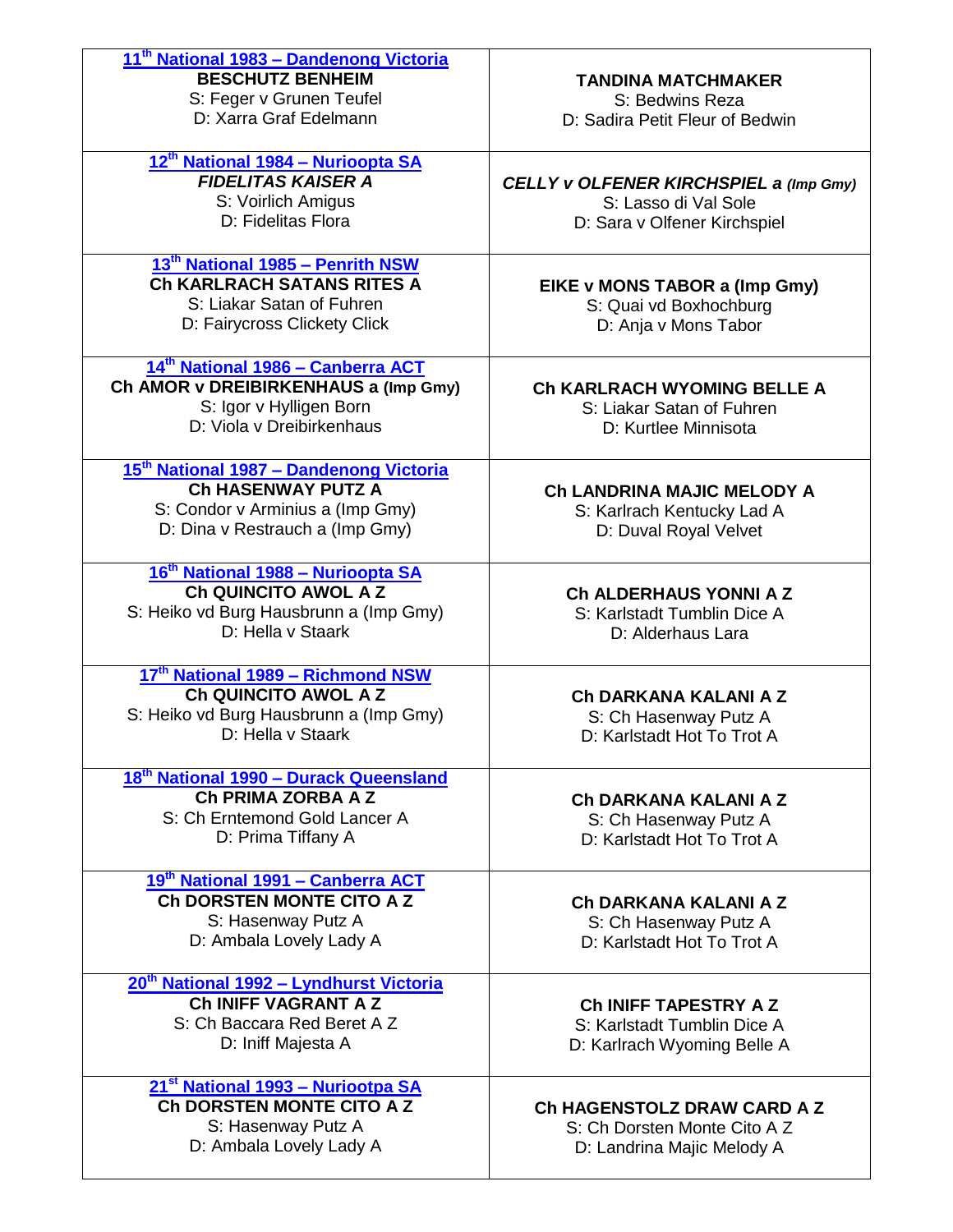| 22 <sup>nd</sup> National 1994 - Newcastle NSW<br><b>KARDIN CHATS CHAMPION A Z</b><br>S: Ch Prima Zorba A Z<br>D: Hasburn Back Chat A                           | <b>HASENWAY TRULY RULY A Z</b><br>S: Iso v Friedenspark a (Imp Gmy)<br>D: Hasenway Rina A             |
|-----------------------------------------------------------------------------------------------------------------------------------------------------------------|-------------------------------------------------------------------------------------------------------|
| 23 <sup>rd</sup> National 1995 - Durack Queensland<br>Ch HASENWAY WILD KNIGHT A Z<br>S: Ch Dorsten Monte Cito A Z<br>D: Darkana Nerida A                        | Ch HAGENSTOLZ DRAW CARD A Z<br>S: Ch Dorsten Monte Cito A Z<br>D: Landrina Majic Melody A             |
| 24 <sup>th</sup> National 1996 - Lyndhurst Victoria<br><b>Ch DORSTEN MONTE CITO A Z</b><br>S: Hasenway Putz A<br>D: Ambala Lovely Lady A                        | Ch SAN RANCHO CINNAMON A Z<br>S: Ch Iniff Vagrant A Z<br>D: Randinka Gitta A                          |
| 25 <sup>th</sup> National 1997 - Castle Hill NSW<br>Ch LESKO v WILDSTEIGER LAND a (Imp Gmy)<br>S: Unto y Loherstein a<br>D: Rita di Casa Mary a                 | Ch ASTASIA YANA A Z<br>S: Alk v Domenica a Z (Imp Gmy)<br>D: Ch Astasia Lola A                        |
| 26 <sup>th</sup> National 1998 - Canberra ACT<br>Ch IWAN v LECHTAL a Z (Imp Gmy)<br>S: Immo y Batu a<br>D: Kimba v Lechtal a                                    | <b>Ch TURNBERRY HONDA A Z</b><br>S: Bedwins Siegfreud A Z (Imp UK)<br>D: Turnberry Topaz A            |
| 27 <sup>th</sup> National 1999 - West Beach SA<br>Ch TURNBERRY STANDS ALONE A Z<br>S: Adam aus Wattenscheid a (Imp Gmy)<br>D:Turnberry Nicolette A Z            | Ch SAN RANCHO CINNAMON A Z<br>S: Ch Iniff Vagrant A Z<br>D: Randinka Gitta A                          |
| 28 <sup>th</sup> National 2000 - Durack Queensland<br>Ch DENARGUN BROWNED OFF A Z<br>S: Ch Iwan v Lechtal a Z SchH3 (Imp Gmy)<br>D: Ch Denargun Blue Print A Z  | Ch TURNBERRY SMARTY PANTS A Z<br>S: Eng Ch Bedwins Siegaro A Z (Imp UK)<br>D: Turnberry Nicolette A Z |
| 29 <sup>th</sup> National 2001 - Lyndhurst Victoria<br>Ch DENARGUN BROWNED OFF A Z<br>S: Ch Iwan v Lechtal a Z SchH3 (Imp Gmy)<br>D: Ch Denargun Blue Print A Z | <b>SALVIKO MONTANA A Z</b><br>S: Eng Ch Bedwins Siegaro A Z (Imp UK)<br>D: Aimsway Raving Poser A     |
| 30 <sup>th</sup> National 2002 - Erskine Park NSW<br><b>DEMTORI ANALIZE THIS A Z</b><br>S: Ch Turnberry Stands Alone A Z<br>D: Zenrista Tabriz A Z              | <b>Ch EISENLAND ZILLI A Z</b><br>S: Ch Triumphs Kazan a ED (Imp Swd)<br>D: Eisenland Persuasion A Z   |
| 31 <sup>st</sup> National 2003 - Canberra ACT<br>Ch AMBALA CAPRIO A Z<br>S: Tacko vd Felsen-Grotte a Z (Imp Gmy)<br>D: Trissi v Wildsteiger Land a (Imp Gmy)    | <b>Ch KANTENNA NUTMEG A Z</b><br>S: Ch Troy vd Noriswand A Z (Imp Gmy)<br>D: Kantenna Ally McBeal A Z |
| 32 <sup>nd</sup> National 2004 - West Beach SA<br>Ch LEISHJACLYN ZPARTACUS A Z<br>S: Ch Leishjaclyn Rain Dancer A Z<br>D: Leishjaclyn Livin Doll A Z            | Ch ICCARA VEGAS SHOWOFF A Z<br>S: Ch Iwan v Lechtal a Z SchH3 (Imp Gmy)<br>D: Iccara Dirty Dancer A Z |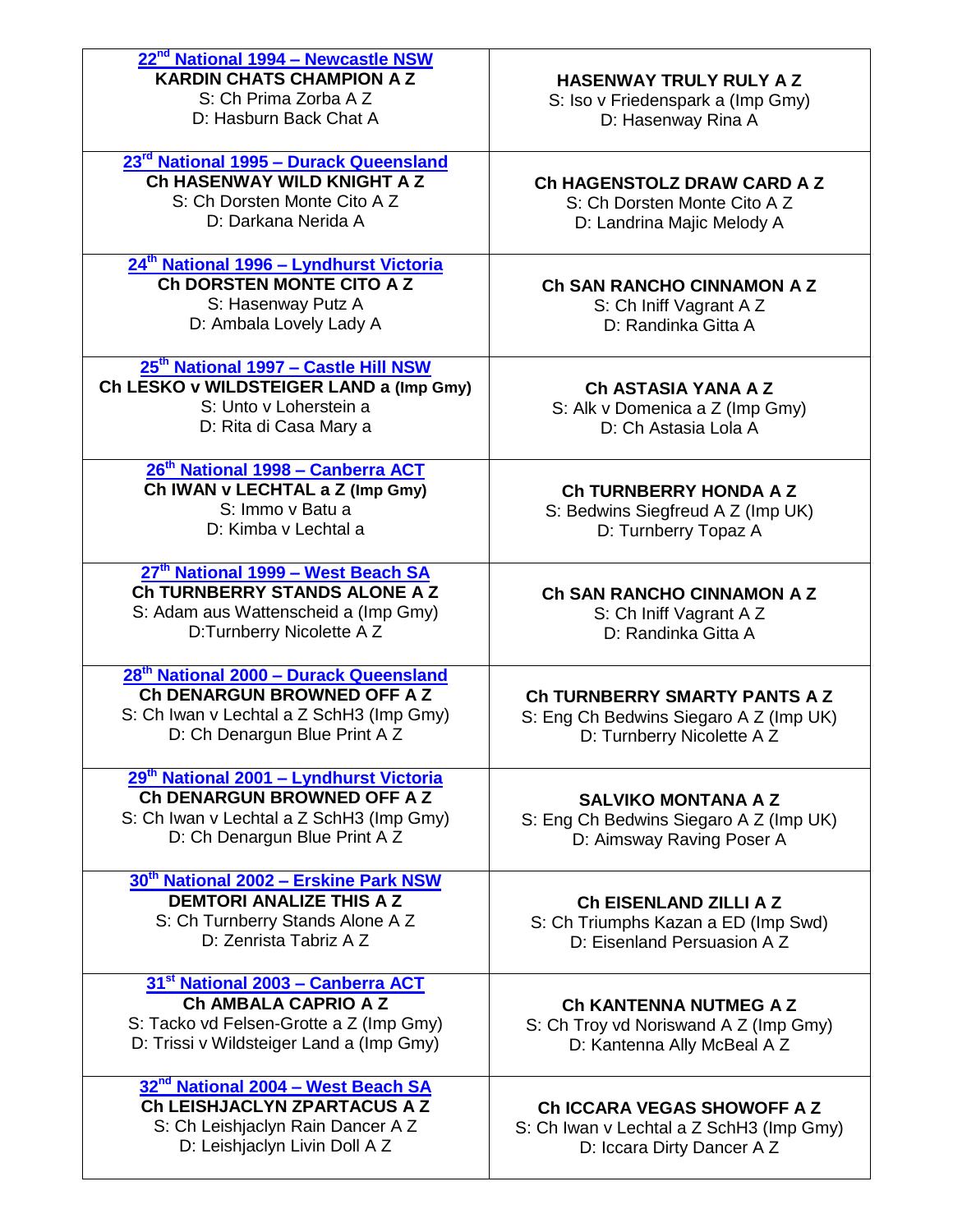| 33 <sup>rd</sup> National 2005 - Durack Queensland<br>Ch UNOX v ADUCHT a Z (Imp Gmy)<br>S: Mack v Aducht a<br>D: Brenda v Aducht a                                                      | Ch BHUACHAILLE JAZZ LEADER A Z<br>S: Ch Aimsway Abacus A Z<br>D: Bhuachaille Xpectations Z                                                             |
|-----------------------------------------------------------------------------------------------------------------------------------------------------------------------------------------|--------------------------------------------------------------------------------------------------------------------------------------------------------|
| 34 <sup>th</sup> National 2006 - Lyndhurst Victoria<br>Ch UNOX v ADUCHT a Z (Imp Gmy)<br>S: Mack v Aducht a<br>D: Brenda v Aducht a                                                     | Ch SUNHAZE INTRIGUE A Z<br>S: Ch Ambala Caprio A Z<br>D: Sunhaze Luv on the Rocks A Z                                                                  |
| 35 <sup>th</sup> National 2007 - Erskine Park NSW<br>Ch AIMSWAY ABACUS A Z<br>S: Balou v Eppelein a Z (Imp Gmy)<br>D: Rakishka Ali A Z                                                  | <b>AIMSWAY KOODA-TA A Z</b><br>S: Ch Aimsway Abacus A Z<br>D: Aimsway Santa Fe A                                                                       |
| 36 <sup>th</sup> National 2008 - West Beach SA<br>*VIMO vd HOPFENHALLE a ED(Imp Gmy)<br>S:Zeppo v Klebinger Schloss a<br>D:Chandra y Arline a                                           | *Grand Champion<br><b>VONPETA TAYKALL BY STORM A Z</b><br>S:*Vonpeta Questor AZ<br>D:*Ch. Eisenland B Witched AZ                                       |
| 37th National 2009 - Durack Queensland<br>*ITURNA NOBLE KNIGHT AZ<br>S:*Ch.Sannjesa Crusty Demon A Z<br>D:*Randinka Yana AZ                                                             | *Ch. VOITLANDER PINA COLADA AZ<br>S:*Cayos vd Noriswand a ED (Imp. Gmy)<br>D:*Stunadel Olympia AZ                                                      |
| 38 <sup>th</sup> National 2010 - Lyndhurst Victoria<br>*Ch. KWINT v JEURIKSTALL a ED (Ndl)<br>S:*Levis di Fossombrone a ED<br>D:*Perry v Arjakjo a ED                                   | *LAGO BIANCA AZ<br>S:*Ch. Kwint v Jeurikstall a ED (Imp Ndl)<br>D:*Adelora Zena A Z                                                                    |
| 39th National 2011 - Erskine Park NSW<br>*Ch. JIMMY v BARUTHER LAND a ED (Imp Gmy)<br>S: *Naxos vomHoltkamper See<br>D: *Yenti vom Baruther Land                                        | *Ch. SANNJESA ELECTRA AZ<br>S: *Ch. Kwint v Juerikstall a ED (Imp Ndl)<br>D: *Sannjesa Copy Cat AZ                                                     |
| 40th National 2012 - Newcastle NSW<br>Herr Albert Woerner (SV)<br>*KAZKIRI XAVI AZ<br>S: *Mika vom Overledingerland a (Imp Gmy)<br>D: *Jannire Black Betty AZ                           | Herr Heinz Scheerer (SV)<br>*Ch. SANNJESA ELECTRA AZ<br>S: *Ch. Kwint v Juerikstall a ED (Imp Ndl)<br>D: *Sannjesa Copy Cat AZ                         |
| 41 <sup>st</sup> National 2013 - West Beach SA<br>SC Dog Judge: Herr Richard Brauch (SV)<br>*USTINOV vom ROMERLAND a ED (Imp Gmy)<br>S: *Quantum v Arminius a<br>D: *Kira v Lacros a ED | SC Bitch Judge: Herr Christoph Ludwig (SV)<br>*BRONACRE DARK DIAMOND AZ<br>S: *Ch. Orrinshir Elton John AZ ET<br>D: Bronacre Imogen AZ                 |
| LSC Dog Judge: Herr Richard Brauch (SV)<br>*Ch TONAKER TERRA AZ<br>S: *Gr. Ch. Kuirau Regan AZ<br>D: *Tonaker Dash of Class AZ                                                          | LSC Bitch Judge: Herr Richard Brauch (SV)<br>*Ch NARATHOR JAZZ DIVA AZ<br>S: *Vegas von Dongmiran a Z (Imp Ndl)<br>D: * Ch Bhuachaille Jazz Leader A Z |